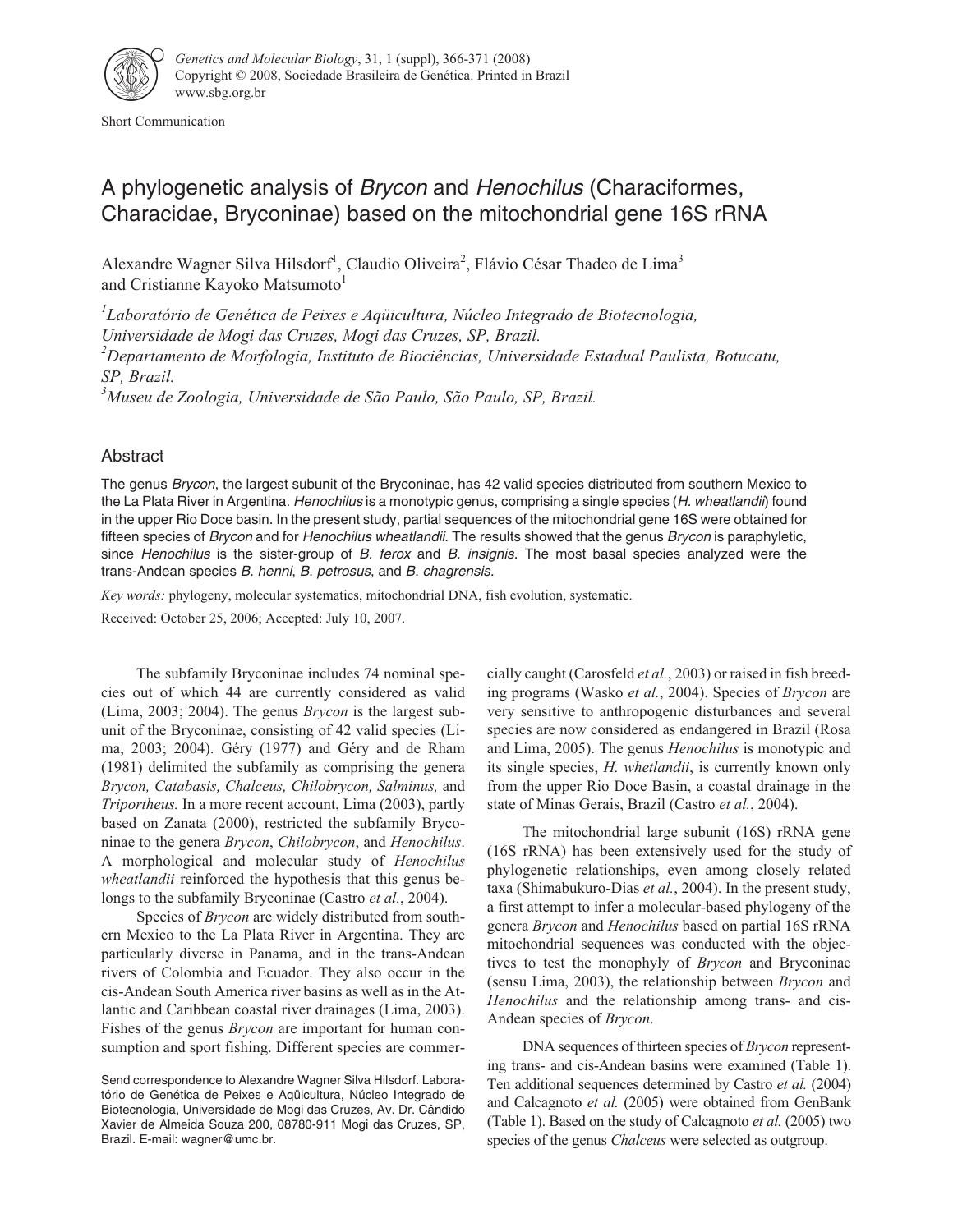**Table 1** - Specimens sequenced in the present study and data obtained from GenBank**.** IAvHP = Colección de Peces dulceacuícolas del Instituto Alexander von Humboldt, Boyaca, Colombia; LBP = Laboratório de Biologia e Genética de Peixes, Instituto de Biociências, Universidade Estadual Paulista, Botucatu, São Paulo, Brazil; MZUSP = Museu de Zoologia, Universidade de São Paulo, São Paulo, Brazil; AMNH = American Museum of Natural History, USA.

| Species                  | Locality                                                               | Collection number | Genbank  |
|--------------------------|------------------------------------------------------------------------|-------------------|----------|
| Brycon amazonicus        | Tomo River, Colombia                                                   | <b>IAvHP 4490</b> | DO530607 |
| Brycon aff. atrocaudatus | Santa River, Macate, Ancash, Peru                                      | LBP 1356          | DO530602 |
| Brycon chagrensis        | Río Llano Sucio, Santa Rita Arriba, Colón, Panama                      | LBP 2749          | DO530614 |
| Brycon ferox             | Mucuri River, Espírito Santo, Brazil                                   | Not preserved     | DQ530609 |
| Brycon henni             | Santacruz River, Santander, Colombia                                   | <b>IAvHP 4355</b> | DO530612 |
| Brycon insignis          | Paraíba do Sul River, Caçapava, São Paulo, Brazil                      | Not preserved     | DO530610 |
| Brycon moorei            | Rancheria River, Guajira, Colombia                                     | IAvHP 40          | DQ530608 |
| Brycon nattereri         | Itaúna River, Baenpedi, Minas Gerais, Brazil                           | Not preserved     | DO530611 |
| Brycon opalinus          | Paraibuna River, São Luiz do Paraitinga, São Paulo, Brazil             | Not preserved     | DO530603 |
| Brycon orbignyanus       | Paraná River, São Paulo, Brazil                                        | Not preserved     | DO530606 |
| Brycon orthotaenia       | São Francisco River, Bahia, Brazil                                     | Not preserved     | DO530605 |
| Brycon pesu              | Aripuanã River, Mato Grosso, Brazil                                    | MZUSP uncat.      | DO530604 |
| Brycon petrosus          | Río Llano Sucio, Santa Rita Arriba, Colón, Panama                      | LBP 2750          | DO530613 |
| Acestrorhynchus sp.      | Unavailable                                                            | Not cited         | AY787956 |
| Astyanax bimaculatus     | Unavailable                                                            | Not cited         | AY787955 |
| Brycon hilarii           | Unavailable                                                            | Not cited         | AY787976 |
| Bryconops sp.            | Unavailable                                                            | Not cited         | AY787985 |
| Chalceus erythrurus      | Unavailable                                                            | AMNH233413        | AY787990 |
| Chalceus macrolepidotus  | Unavailable                                                            | AMNH233404        | AY787999 |
| Exodon paradoxus         | Unavailable                                                            | AMNH233426        | AY788013 |
| Hemibrycon beni          | Unavailable                                                            | AMNH233328        | AY788020 |
| Henochilus wheatlandii   | Rio Santo Antônio, São Sebastião do Rio Preto,<br>Minas Gerais, Brazil | <b>MZUSP73105</b> | AY170135 |
| Triportheus angulatus    | Unavailable                                                            | AMNH233403        | AY788082 |

Tissues were obtained from adipose fin biopsy and stored in 95% ethanol until their use. One to three individuals of each species were used for DNA extraction, amplification and sequencing. Total DNA from ethanol-preserved tissues was extracted in accordance with the protocol described by Taggart *et al.* (1992) modified by using smaller amounts of EDTA in the extraction buffer (0.1 M NaCl, 0,05 M Tris-HCl e 0.01 M EDTA, pH 8.0). PCR amplifications of partial 16S rRNA were performed with primers 16Sa-L and 16Sb-H (Palumbi *et al.*, 1991). Symmetric amplifications were carried out in 50 μL reactions containing 2.0 mM  $MgCl<sub>2</sub>$ , 0.25 mM each dNTP, 0.7 µM of each primer, Taq polymerase (2 units) and 200 ng of DNA template. Amplification reactions were performed with a regime of 94 °C for 3 min and then 35 cycles of 60 s at 94 °C denaturation, 60 s at 51 °C annealing, and 90 s at 72 °C extension, followed by a final 5 min at 72 °C. PCR products were checked in 1% agarose gels and purified using the E.Z.N.A.® System (Omega Bio-Tek, Inc). The purified PCR products were sequenced with the BigDye Terminator Cycle Sequencing kit (Applied Biosystems) according to

the protocols provided by the manufacturer. Electrophoresis of the purified samples was performed in an ABI Prism 3100 DNA Sequencer (Applied Biosystems).

The sequences were aligned with the software Clustal W (Thompson *et al.*, 1994), as implemented in the program DAMBE (Xia and Xie, 2001), with the following multiple alignment options: DNA transitions weight equal to 0.5, IUB DNA weight matrix, option "delay divergent sequences" equal to 30, three gap open penalties (5, 10, and 15), and three gap extension penalties (0.1, 1.0, and 2.0). Nucleotide saturation was analyzed by plotting the number of observed transitions (Ti) relative to that of transversions (Tv) against genetic distance values (Kimura, 1980). Genetic distance analyses were based on a hierarchical hypothesis test of alternative models implemented with Modeltest 3.7 (Posada and Crandall, 1998).

Maximum-parsimony (MP) based phylogenetic analyses were performed using the software PAUP\* beta version 4.0b10 (Swofford, 2002) with heuristic searches using random addition of sequences and the tree bisection and reconnection (TBR) algorithm. In all analyses, the character-state optimization method employed was the acceler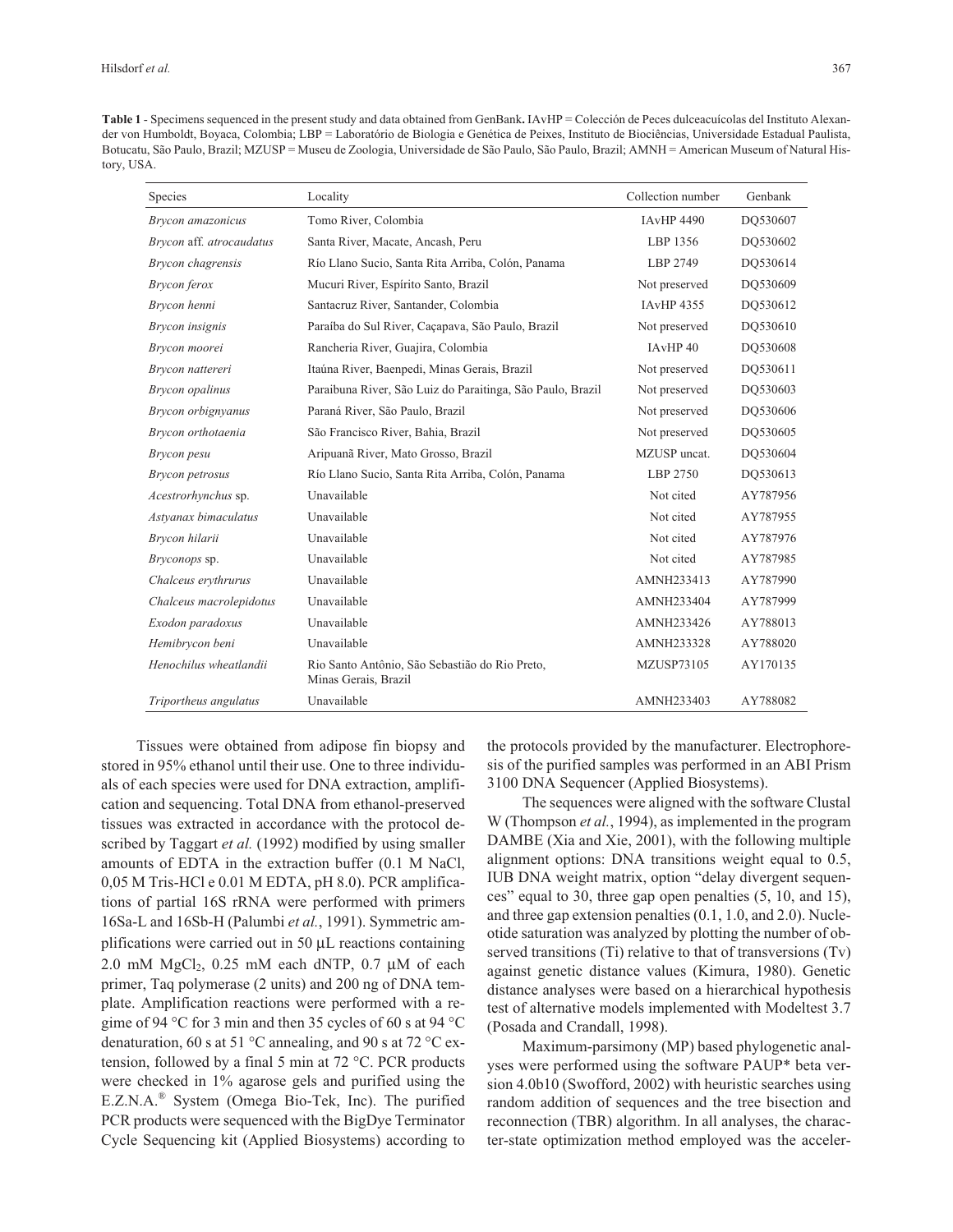ated transformation (ACCTRAN). Parsimony trees were generated using 1:1 and 1:2 Ti/Tv ratios, considering gaps either as missing data or as a fifth base. Bootstrap resampling (Felsenstein, 1985) was applied to assess support for individual nodes using 1000 replicates with 100000 random additions and TBR branch swapping. Decay indexes (Bremer, 1988) were calculated with SEPAL (Salisbury, 2001).

Maximum-likelihood (ML) based phylogenetic relationships were estimated using the software PAUP\* beta version 4.0b10 (Swofford, 2002). The GTR model (Rodríguez *et al.*, 1990), incorporating rate variation (G) and PINVAR with four G-distributed rate classes (Swofford *et al.*, 1996), was utilized for all likelihood analyses based on a hierarchical hypothesis test of alternative models implemented with Modeltest 3.7 (Posada and Crandall, 1998). The Ti/Tv ratio, gamma shape parameter, and proportion of non-variant sites were estimated by maximum likelihood from a maximum parsimony tree. Gaps were considered as missing data. Bootstrap resampling was applied to assess support for individual nodes using 100 replicates with 10000 random additions and TBR branch swapping.

Bayesian analyses using the Markov chain Monte Carlo technique were performed by MrBayes 3.0b4 (Huelsenbeck and Ronquist, 2001). We used the GTR  $+$  G  $+$  I model, and initiated an analysis from a random starting tree run for one million generations. The log-likelihood scores were found to stabilize after 10,000 generations. Therefore, we discarded the initial 10,000 generation trees and sampled one out of every 100 generations from the remaining 0.99 million generations (9900 trees) to calculate posterior probabilities for each branch of the Bayesian tree.

The combined sequence data of the 23 taxa resulted in 490 characters, out of which 302 were constant and 108 were parsimony-informative. The transitions/transversions (Ti/Tv) ratio observed was 1.8. The results from the analysis of plotting transitions and transversions against genetic distance do not suggest the occurrence of nucleotide saturation (Figure 1).



**Figure 1** - Frequency of observed transitions and transversions versus genetic distance (Kimura, 1980) of the 16S rRNA gene. Transitions are black squares, transversions are open squares.

Eight MP heuristic searches were conducted employing all data or excluding 23 characters belonging to one segment (8 base pairs) without a direct alignment solution, including or excluding gaps, and considering the Ti/Tv ratios of 1:1 or 1:1.8. The resultant phylogenies were largely congruent. The best resolved consensus MP tree obtained from the analysis of 1000 bootstrap replicates including all data and considering gaps as a fifth base and the Ti/Tv ratio of 1:1 is presented in Figure 2a. For this tree the results obtained were: tree length  $(TL) = 478$ , consistency index  $(CI) = 0.5774$ , and retention index  $(RI) = 0.5992$ . Bayesian analysis of all the trees sampled at stationarity was -2735.129. The consensus Bayesian tree is shown in Figure 2b. ML analyses resulted in a consensus phylogeny very similar with those obtained in the Bayesian analyses (-Ln likelihood = 1592.036). The values higher than or equal to 50% found in the 100 bootstrap replicates of ML analysis are shown in Figure 2b.

The phylogenetic relationships within Characidae are still poorly known, and even monophyly is uncertain (Weitzman and Malabarba, 1998). A molecular phylogenetic analysis conducted by Calcagnoto *et al.* (2005) recovered the family Characidae as a characiform clade, though excluding the subfamily Serrasalminae (sensu Jégu, 2003). In the cited molecular study, fishes of the genus *Chalceus* were found to be the sister-group of all remaining species of characids. This latter finding, however, is contradicted on morphological grounds, since Zanata and Vari (2005) concluded that *Chalceus* is the basal-most member of Alestidae, a family of African characiforms. The remaining characid clades found in the analysis conducted by Calcagnoto *et al.* (2005) are: 1 - *Acestrorhynchus* and *Bryconops*; 2- *Brycon* and *Salminus*; 3- *Triportheus*; 4- *Bryconamericus*, *Knodus*, *Creagrutus*, *Hemibrycon*, *Gephyrocharax*, and *Mimagoniates*; 5- *Aphyocheirodon*, *Cheirodon*, *Cheirodontops*, *Prodontocharax*, *Exodon*, and *Roeboides*; and 6- *Astyanax*, *Astyanacinus*, *Inpaichthys*, *Moenkhausia*, *Hemigrammus*, and *Hyphessobrycon*. Unfortunately, although we lack published detailed morphological phylogenies with which Calcagnoto *et al.* (2005) results could be compared, it is worthy to note the apparent congruence of such results with current views on characid phylogeny based on morphology. For instance, the basalmost clades within Characidae, *Chalceus* excepted, are *Acestrorhynchus* and *Bryconops*, *Brycon* and *Salminus*, and *Triportheus*, all taxa (with the exception of *Acestrorhynchus*) supposed to be basal on morphological grounds (see *e.g.*, Malabarba and Weitzman 2003). The clade formed by *Brycon* and *Salminus* suggested the non-monophyly of *Brycon*, since *Salminus* was recovered as the sister taxon of *B. hilarii*, with an unidentified species of *Brycon* as the sister taxon of the latter clade (Calcagnoto *et al.*, 2005). Species of the genus *Salminus* were not included in the present analysis since morphological studies suggest that this genus has several plesiomorphic charac-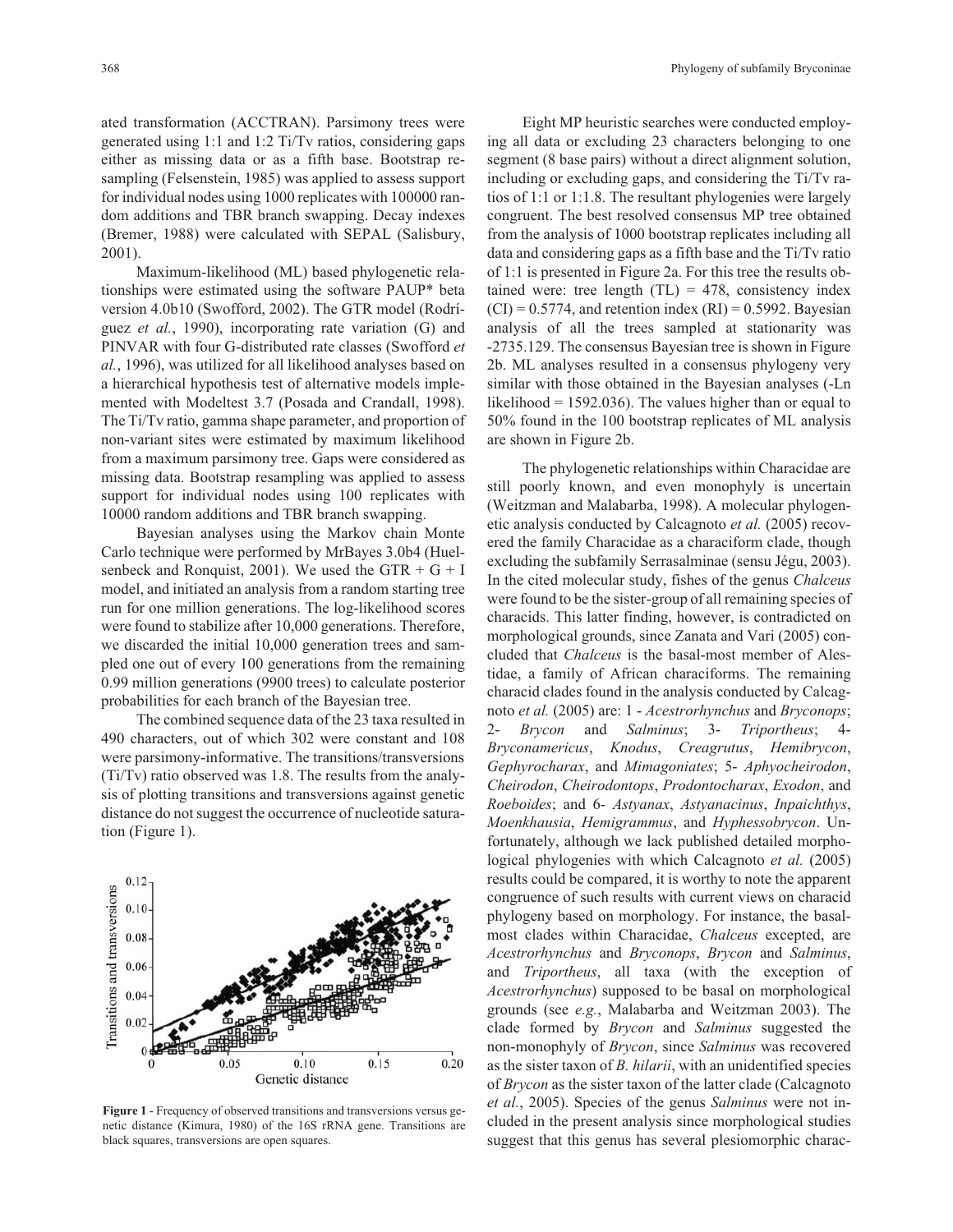

**Figure 2** - Phylogenetic analyses of *Brycon* and *Henochilus* with Maximum Parsimony (MP) and Bayesian analysis (MB). (a) Consensus MP tree produced when all data were included, gaps were treated as a fifth base and the Ti/Tv ratio of 1:1 (TL = 478, CI = 0.5774, RI = 0.5992). Numbers above branches are bootstrap values based on 1000 replicates. Values below 50% are not shown. Numbers below branches represent Bremer support index values. (b) Consensus MB tree. Numbers above nodes are posterior probabilities recovered by the Bayesian analysis. Numbers below branches are bootstrap values based on 100 replicates in maximum likelihood analyses. Values below 50% are not shown.

ters conveying a basal position within Characidae (Lima, 2006).

The results of the four methods employed to reconstruct the phylogeny of Bryconinae were largely congruent, but in general with low bootstrap support (Figure 2). The better scores obtained in the Bayesian analysis were expected since unlike the parsimony and distance methods, maximum likelihood and Bayesian inference take full advantage of the information contained in an alignment of DNA sequences when estimating parameters of an evolutionary model (Huelsenbeck and Ronquist, 2005). The high support values obtained in the Bayesian analyses reinforce the findings of Simmons and Miya (2004) that demonstrated that the study of one gene in a large dataset with this kind of method results in a better resolved phylogeny. However, the general interpretation of posterior probabilities obtained with Bayesian analysis has been subject of criticism since higher values are sometimes obtained for low supported branches (Suzuki *et al.*, 2002; Simmons *et al.*, 2004), and thus results obtained by this method should be carefully analyzed.

Our results showed that the species of the genus *Brycon* belong to a monophyletic group (Figure 2) that is well supported, but the genus, as currently defined, is paraphyletic as discussed below. The only topological difference among phylogenetic analytical methods found in the ingroup was the position of *B. nattereri* that could not be resolved with any of the analyses conducted (Figure 2).

*Brycon* species from the trans-Andean Neotropical region presented some interesting patterns. A well supported clade found in all phylogenetic analysis was composed by *B. henni*, a species occurring in the Rio Magdalena Basin in Colombia, and *B. petrosus* and *B. chagrensis*, two species occurring in the Atlantic coastal river drainages of Panama. Additionally, the species herein identified as *B.* aff. *atrocaudatus* was recovered as the sister group of all remaining species analyzed in this study, although without strong statistical support. This result is congruent with the hypothesis of Zanata (2000), whereby most species of *Brycon* from trans-Andean South and Central America form a clade, but more than two lineages exist in the Neotropical region. *B. moorei*, the remaining trans-Andean species present in our analysis, was recovered as the sister group to species distributed in the Amazon, São Francisco, and Paraná River Basins, which are discussed below.

*Henochilus wheatlandii* was recovered among the species of *Brycon*, as the sister species of *B. insignis* and *B. ferox*, corroborating the monophyly of Bryconinae but rejecting the monophyly of *Brycon*. In a phylogenetic analysis of the relationships of *Brycon* and allied genera, Zanata (2000) identified seven morphological synapomorphies that delimited a clade formed by all examined species of *Brycon* (including *B. pesu*) along with *Chilobrycon*, a *Brycon*-like genus from the western slopes of the Andes (Rio Tumbes basin at the Peruvian-Ecuadorian border; Gé-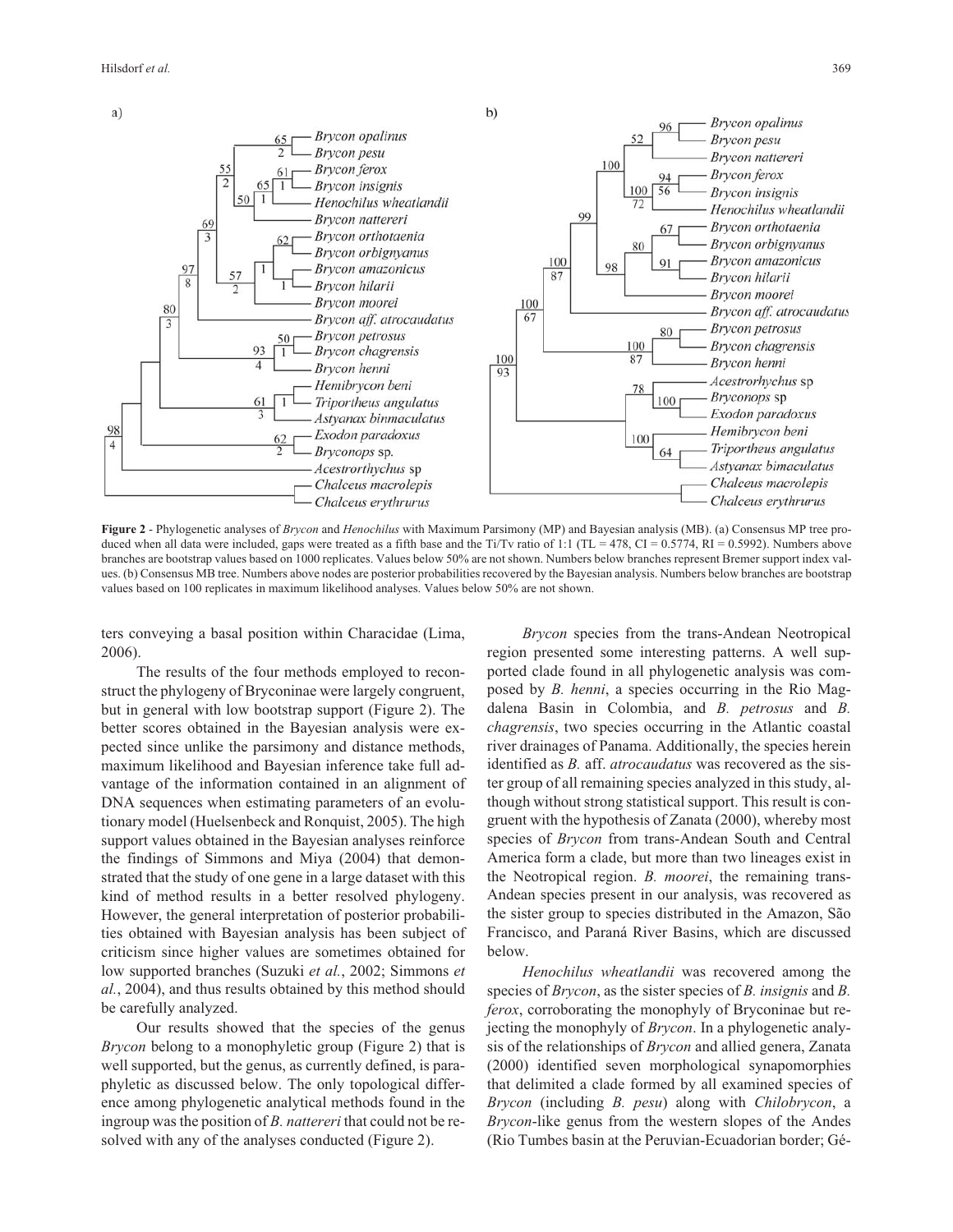ry and de Rham, 1981). As noticed by Lima (2003) and Castro *et al.* (2004), *Henochilus* is morphologically very similar with *Brycon* and *Chilobrycon*, however distinct from the latter primarily by the possession of three series of teeth in the premaxillary bone (the generalized condition within *Brycon*), versus two series of premaxillary teeth in *Henochilus*. Therefore, the recovery of *Henochilus* within *Brycon* in the present analysis, although for the first time proposed, is not really surprising if we consider the fact that *Henochilus* is the putative sister-group of *Chilobrycon* (Lima, 2003). The reduction of the number of series of premaxillary teeth may represent an autapomorphy of *Henochilus*. Consequently, both *Chilobrycon* and *Henochilus* are possible synonyms of *Brycon*. However, we prefer not to synonymize both genera herein and prefer to settle the question in further investigations.

Zanata (2000) found the species *Brycon pesu* to be the sister species of the remaining *Brycon* species. In the present study this hypothesis was rejected since *B. pesu* was recovered as the sister species of *B. opalinus*, this clade being sister to other *Brycon* species found in coastal rivers of South America (*B. insignis*, *B. ferox*, and *Henochilus wheatlandii*), and in the upper Rio Paraná River basin (*B. nattereri*).

The remaining *Brycon* species were divided into two clades without strong statistical support. The first clade is composed of the species occurring in the relatively small river basins of eastern Brazil (*B. insignis*, *B. ferox*, and *B. opalinus*), plus *B. nattereri*, found in the upper Rio Parana Basin. This result partially corroborates the hypothesis of Zanata (2000) who suggested that *B. insignis* and *B. opalinus* form a monophyletic group, although Zanata (2000) recovered *B. nattereri* as the sister group of the clade discussed below.

The second *Brycon* clade is composed by the remaining species of *Brycon*. The species *B. moorei* occurring in the Rio Magdalena Basin in trans-Andean South America was recovered as the sister species of the other species. *Brycon orbignyanus* (La Plata Basin) was recovered as the sister species of *B. orthotaenia* (Rio São Francisco Basin). *Brycon hilarii* (Rio Paraguay Basin) was recovered as the sister species of *B. amazonicus*. The monophyly of this clade is also well supported morphologically (Zanata, 2000). The presence of *B. moorei* as the basalmost member of this clade is suggestive of the undoubtedly complex history of the genus *Brycon*, demonstrating the apparent nonmonophyly of trans-Andean and cis-Andean components of the genus.

The present result points to the fact that *Brycon* in its present sense is not monophyletic. Further studies including additional species, mainly *B. falcatus* (the type species of the *Brycon*), as well as *Chilobrycon deuterodon*, and sequences of different genes coupled with a detailed morphological phylogenetic hypothesis will be necessary for a better understanding of the interrelationships within the species of *Brycon,* and also to refine the definition of the species in the subfamily Bryconinae.

## Acknowledgments

The authors are grateful to Renata Martins, Marcilene S. Floriano, Érica R. Miguel, Luciana R. Sato, and Kelly T. Abe for their technical assistance, to Dr. Hermes Pineda for loaning samples of *Brycon henni, B. amazonicus and B. moorei*, and to Dr. Juan Antonio Gomez Herrera for the loan of samples of *B. petrosus* and *B. chagrensis*. Funds supporting this study were provided by Fundação de Amparo à Pesquisa do Estado de São Paulo (FAPESP), Conselho Nacional de Desenvolvimento Científico e Tecnológico (CNPq), Universidade Estadual Paulista and the International Foundation for Science (IFS-#A/3104-1).

## **References**

- Bremer K (1988) The limits of amino acid sequence data in angiosperm phylogenetic reconstruction. Evolution 42:795-803.
- Calcagnoto D, Schaefer SA and DeSalle R (2005) Relationships among characiform fishes inferred from analysis of nuclear and mitochondrial gene sequences. Mol Phylogenet Evol 36:135-153.
- Carosfeld J, Harvey B, Ross C and Baer A (2003) Migratory fishes of South America: Biology, fisheries and conservation status. World Fisheries Trust, Ottawa, 370 pp.
- Castro RMC, Vari RP, Vieira F and Oliveira C (2004) A phylogenetic analysis and redescription of the genus *Henochilus* (Characiformes, Characidae). Copeia 2004:496-506.
- Felsenstein J (1985) Confidence limits on phylogenies: An approach using the bootstrap. Evolution 39:783-791.
- Géry J (1977) Characoids of the World. T.F.H. Publications, New Jersey, 672 pp.
- Géry J and de Rham P (1981) Un nouveau Poisson characidé endémique du bassin du Rio Tumbés au nord dun Pérou, *Chilobrycon deuterodon* n. g. sp. (Characoidei). Rev Fr Aquariol 8:7-12.
- Huelsenbeck JP and Ronquist F (2005) Bayesian analysis of molecular evolution using MrBayes. In: Nielsen R (ed) Statistical Methods in Molecular Evolution. Springer, New York, pp 183-232.
- Huelsenbeck JP and Ronquist F (2001) MrBayes: Bayesian inference of phylogeny. Bioinformatics 17:754-755.
- Jégu M (2003) Serrasalminae. In: Reis RE, Kullander SO and Ferraris CJ (eds) Check list of the freshwater fishes of South and Central America. EDIPUCRS, Porto Alegre, pp 182- 196.
- Kimura M (1980) A simple method for estimating evolutionary rates of base substitutions through comparative studies of nucleotide sequences. J Mol Evol 16:111-120.
- Lima FCT (2003) Subfamily Bryconinae. In: Reis RE, Kullander SO and Ferraris CJ (eds) Check List of the Freshwater Fishes of South and Central America. EDIPUCRS, Porto Alegre, pp 174-181.
- Lima FCT (2004) *Brycon gouldingi*, a new species from the rio Tocantins drainage, Brazil (Ostariophysi, Characiformes, Characidae), with a key to the species in the basin. Ichthyol Expl Freshwaters 15:279-287.